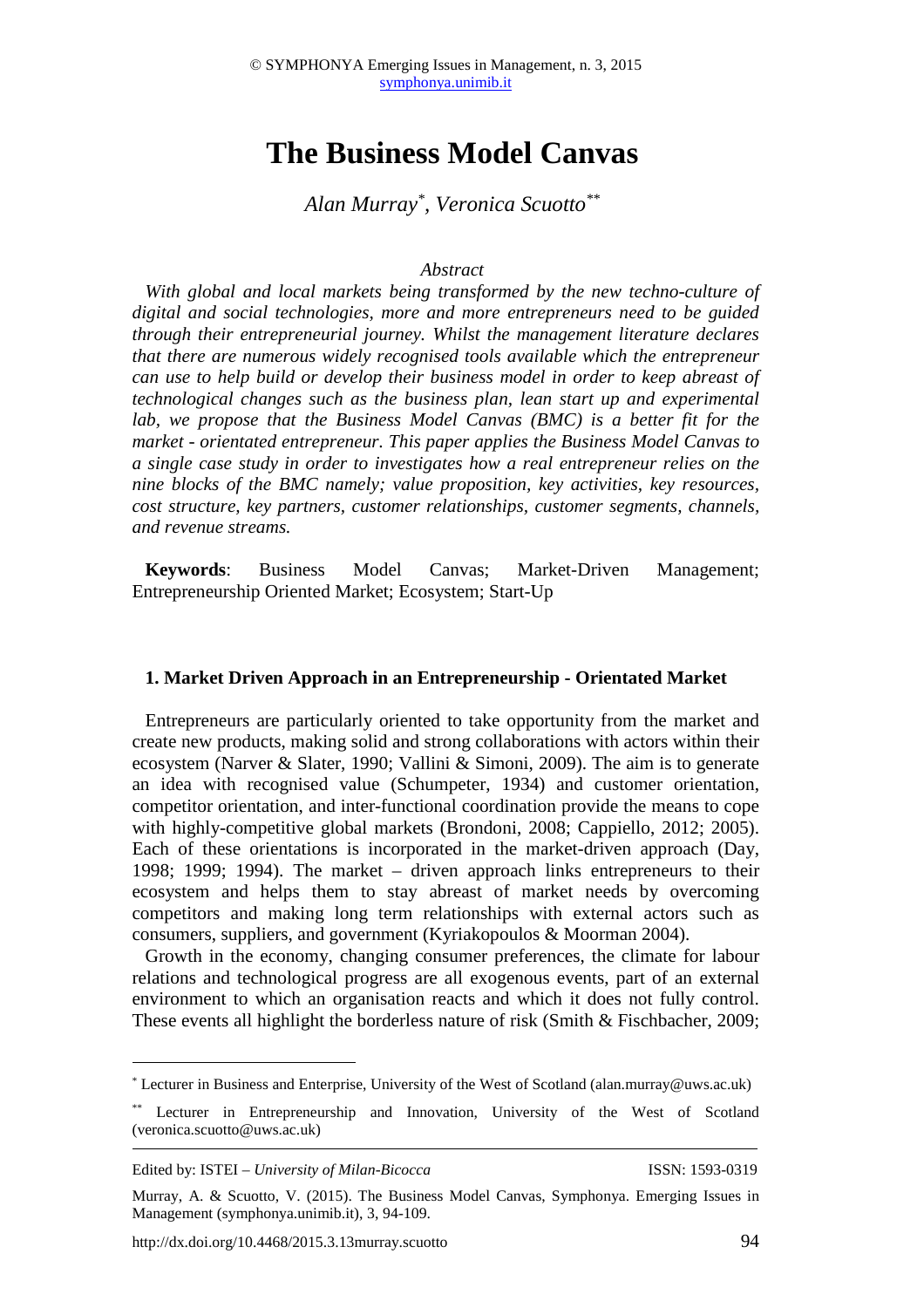Gilberto & Cappiello 2016). To ensure the success and progression of the business or enterprise, entrepreneurs and managers require the ability to seize the opportunities identified and avert the threats presented by the external environment (Vallini & Simoni, 2009; Covin & Slevin, 1991; Casson, 2003; Schindehutte et al., 2008; Lumpkin & Dess, 1996, 2001). Large organisations can and do take large risks and withstand a high level of uncertainty whilst new business ventures or existing businesses at their early stage need a guide in order to recognise and exploit intensive changes in the existing markets as well as new markets. In line with this the Business Model Canvas has been identified as a supportive, efficient guide for the entrepreneurial journey (Händeler, 2012). It offers a holistic approach that pushes business to be more focused on their consumers whilst providing a better overview on their costs and revenue (Teece, 2010). It also enables entrepreneurs to experiment day by day with their business, relying on a trial and error approach (Brown, 2009; Osterwalder & Pigneur, 2010; Ries, 2011; Curley & Formica, 2013). Moreover, a Business Model Canvas maps out an entrepreneurial journey focusing on the key aspects of the business itself.

A number of business models have been identified such as 'design thinking', 'lean start-up model, 'experimental lab', and 'business model canvas' (Curley & Formica, 2013) however despite this there is no single, consistent definition of what a business model is though there are various factors recognized as the key elements to develop and run a business or a new strategy namely; value proposition, key activities, key resources, cost structure, partner network, client relationships, client segments, distribution channels, and revenue flows (Chesbrough 2006; Teece 2010; Magretta 2002; Zott & Amit 2010).

The research argues for a theoretical overview of business models, attempting to define what the business model actually is. To this end a single case study was developed focusing on the nine building blocks of the business model canvas. The empirical research has been conducted on an existing business operating in Scotland (UK). The business under discussion is a small business known as Paul's Butchers where the use of a Business Model Canvas from start up until present is researched. In conclusion, the paper ends with academic and managerial implications, limits and further research.

### **2. Business Models as tools for Market-Driven Entrepreneurs**

Through using business models, entrepreneurs capture the distinctiveness of recognised values so as to improve existing markets or generate new ones (Magretta, 2002, Morris et al., 2005, Amit & Zott, 2001; Zott & Amit, 2010). Business models are efficient guides to discovering how to create value, how to identify consumers' needs, how to exploit external opportunitie, to identify what resources are needed, how to make money, and what the projections in the short, medium, and long term may be. A business model is also identified as a reflection upon an implemented strategy so as to evaluate outcomes and benefits (Johnson et al., 2008).

Curley and Formica (2013) declare that running a business involves daily experimentation. The market even in the organizational setting is considered a laboratory where entrepreneurs along with their employees and stakeholders adopt a trial and error approach. For other authors, an entrepreneur develops his own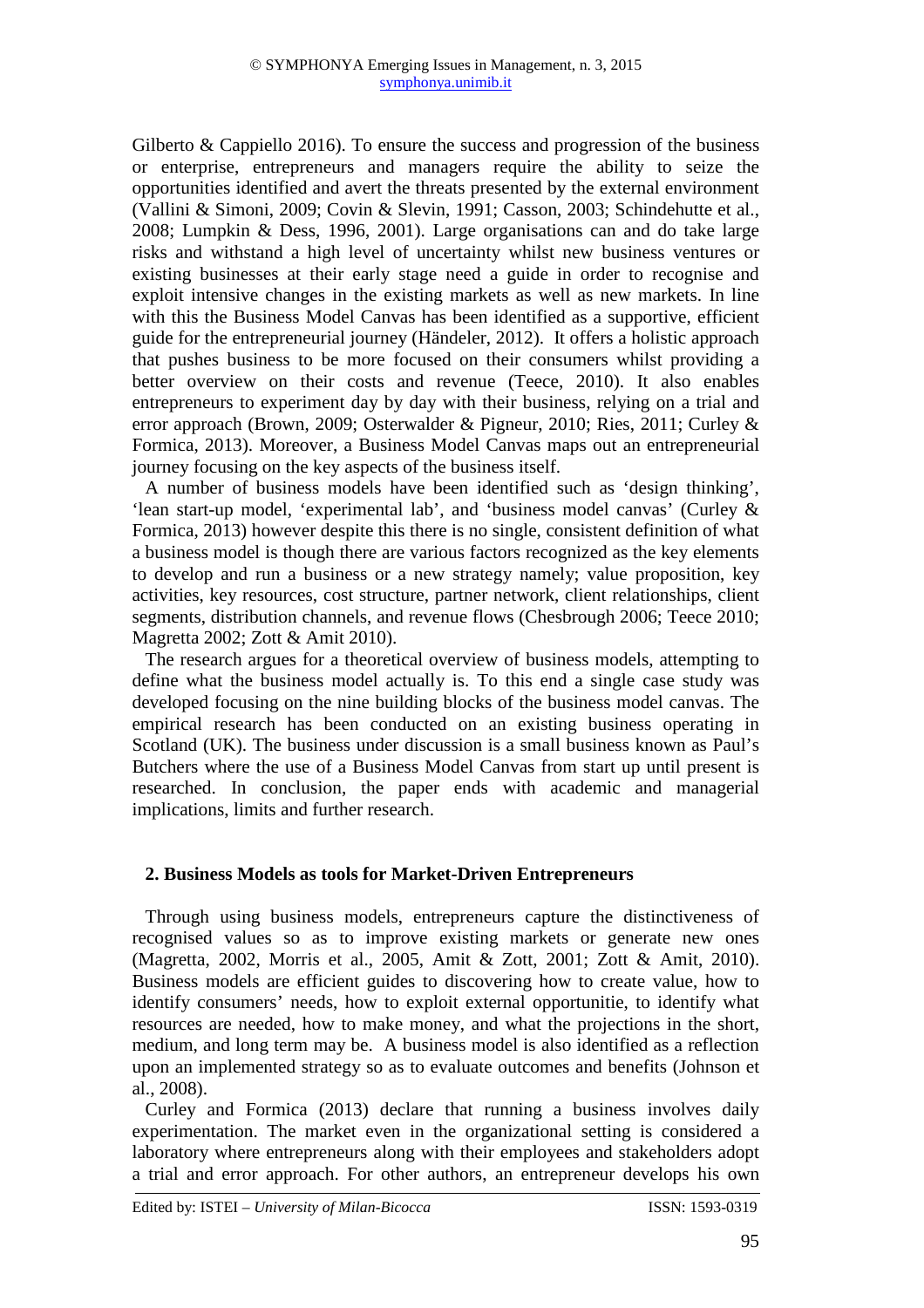business through a statement where the role of each actor, mission, vision, values, and revenues are stated (Stewart & Zhao, 2000; Afuah, 2004; Brousseau & Penard, 2006; Trimmer, 1998) or a theoretical model that will be planned in advance (George & Bock, 2009; Seelos & Mair, 2007; Osterwalder, 2004; Osterwalder, Pigneur, & Tucci, 2005; Amit & Zott, 2001; Afuah & Tucci, 2001). This model is known as the business model and describes different stages of how a business might be run (Applegate, 2000; Weill & Vitale, 2001; Morris, Schindehutte, & Allen, 2005; Shafer, Smith, & Linder, 2005; Dubosson-Torbay, Osterwalder, & Pigneur, 2002).

However despite the aforementioned studies, there is no single, consistent definition of what a business model is. Scholars provide a holistic approach identifying different business models. For instance, Brown (2009) introduces the "Design Thinking" model based on customer- orientation. In line with Drucker's (1985) thoughts this model places at the center of any strategy the consumers themselves whom may be able to propose innovative solutions (Buchanan, 1992). Entrepreneurs build up their journey empathizing with costumers' needs, identifying and ideating how to satisfy their needs with an innovation that will be prototyped and tested. This represents an iterative cycle where ongoing feedback is provided (Mueller & Thoring, 2012).

As with the Design Thinking model, the "Lean Start-up model" is also customer centre oriented (Ries, 2011). This kind of model was designed for labour - intensive firms like high – tech and electronics businesses. In order to develop innovative solutions in a climate of uncertainty new business ventures or existing firms need to have a deep knowledge of their consumers (Blank, 2013). The idea behind this approach relies substantially on user-centred orientation. Consumers are intensively involved in the whole innovation development process. Here innovations are pre and post-tested creating a constant, ongoing feedback loop (Maurya, 2012).

Moreover, in order to support entrepreneurs in the highly competitive, chaotic market, a new, avant-garde business model was designed by Curley and Formica (2013). The experimental laboratory model allows entrepreneurs to experiment with their innovation day by day, exploiting external opportunities and collaborating with external actors such as consumers, government, research centres, and other businesses amongst others. By adopting this model, entrepreneurs learn how to run a business and experience both failure and success. The greatest value of the aforementioned models has been recognized as being in the early stages of the entrepreneurial journey. However, for a better understanding of either a new strategy or existing one, the Business Model Canvas (BMC) provides a valuable support. In summary when using a BMC entrepreneurs tend to be more and more reactive to the market changes as well as responsive to stakeholders' requirements (Brondoni, 2005; Zott & Amit 2007; Slevin & Covin, 1990; Stevenson & Jarillo, 1990; Shane & Venkataraman, 2001.

#### **3. The Use of a BMC in a Market –Driven Scenario**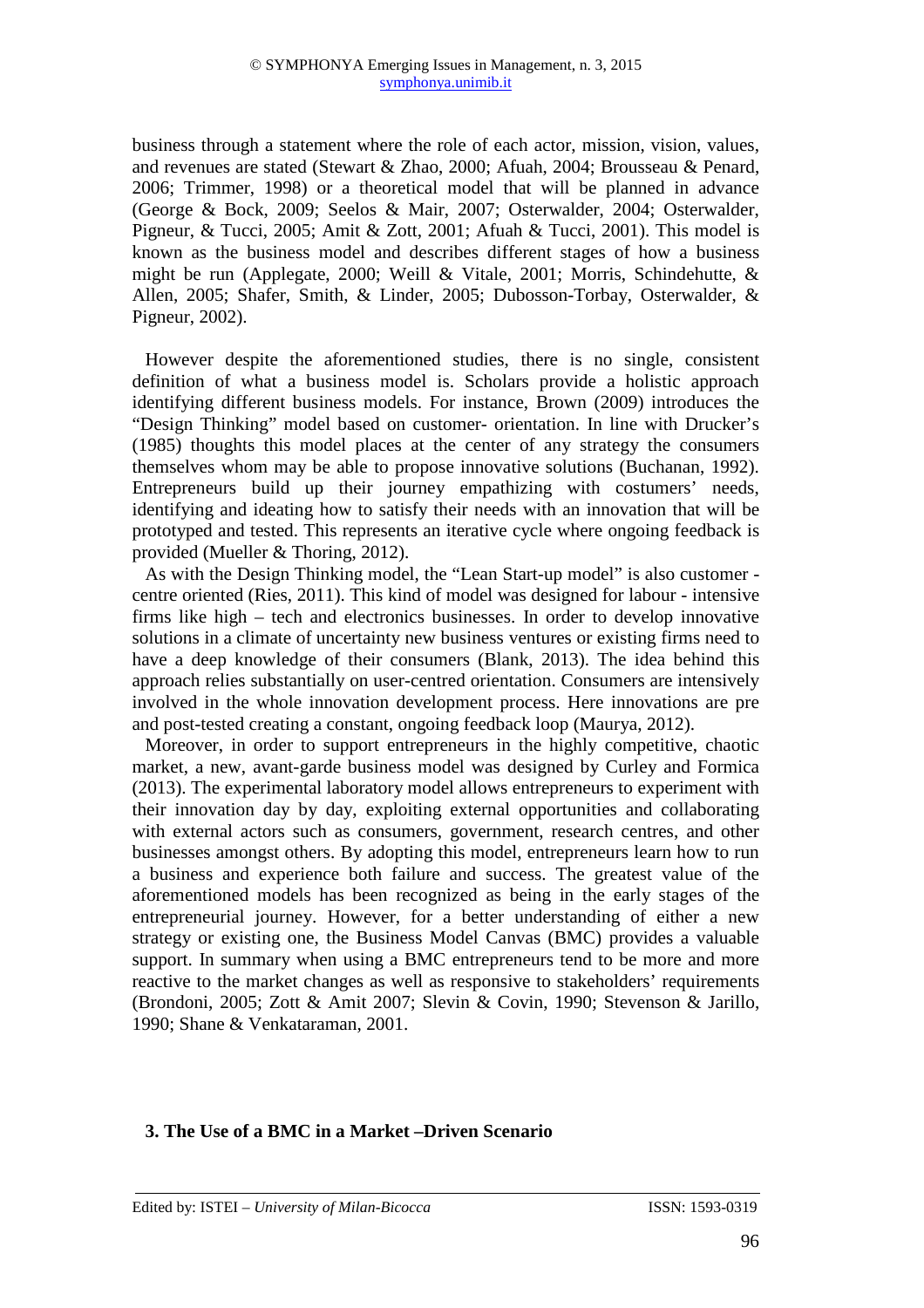By developing his ability and skills for market sensing Paul Conway adapted his capabilities to accommodate consumers' needs. Paul Conway is the owner of Paul's Quality Butchers a traditional butcher retailing locally produced Scottish beef, pork and to customers within Lanarkshire and the surrounding areas. Since the beginning of his entrepreneurial journey in 2002, Paul has been promptly reactive to market requirements. Being market-driven, Paul started to serve the existing market with a new variety of high-quality of products which were reasonably priced. The consumer has always been his main focus and Paul believed that looking after the customer and giving them what they want is just as important as the profit margin and strived to provide the best possible quality at an affordable price. Paul quickly established himself in the market place and from a standing start demonstrated that he was able to compete on level terms with established competitors with over a hundred years of experience. Following his early success and the perceived relative weaknesses of his direct competitors Paul felt that there was clear potential to expand the business and quickly opened additional shops in Bonnybridge, Grangemouth and Kirkintilloch and a dedicated factory unit in Kilsyth to service his own shops and other customers. In recent years the business has experienced a range of challenges such as increased competition, rising costs, management capacity and also changes in buyer behaviour.

## **3.1 The Path of a Market-Driven Entrepreneur**

Paul has been working in the butchering sector since the age of 13 where he learned his trade whilst working after school and on weekends. During this time, he gained an in depth awareness of the customer and their needs. From there he worked in a factory preparing meat, buying in the raw materials and calculating and controlling costs. In 1993 Paul began working with one of the largest butcher chains in Central Scotland, Malcolm Allan. There he received a considerable amount of on the job training with the Scottish Meat Federation and achieved his qualification in Meat Processing levels 1, 2, 3 and 4, with additional modules covering customer care and stock rotation. Upon completion of his apprenticeship in 1997 Paul began working with Food Fayre in Cumbernauld as a Butcher Supervisor. A year later he became Manager of the Stewart Paton Family Butcher concession shop and in 2001 took over the post of Assistant Manager with Food Fayre in Drumchapel with overall responsibility for 3 shops. Paul came full circle in September 2002 when he decided to set up in business for himself. With an award of a £4000 loan from PSYBT and a personal investment of £2100 Paul took over the Malcolm Allan shop in Kilsyth where he had started as an apprentice. Paul's Quality Butchers opened its doors to the public on the 19th of September 2002 and quickly made a real impact in both the domestic and commercial supply Market. Paul's second shop in Bonnybridge began trading on the 6th November 2006. In the following years the business grew significantly incorporating a portfolio of 5 retail shops and a dedicated factory unit for boning, preparing and manufacturing. By 2009 the business had grown beyond Paul's ability to manage it effectively and the last 10 years have been extremely challenging particularly in the climate of the economic downturn. The implications of this for the meat industry were greatly increased costs and a reduction in the price the consumer was prepared to pay.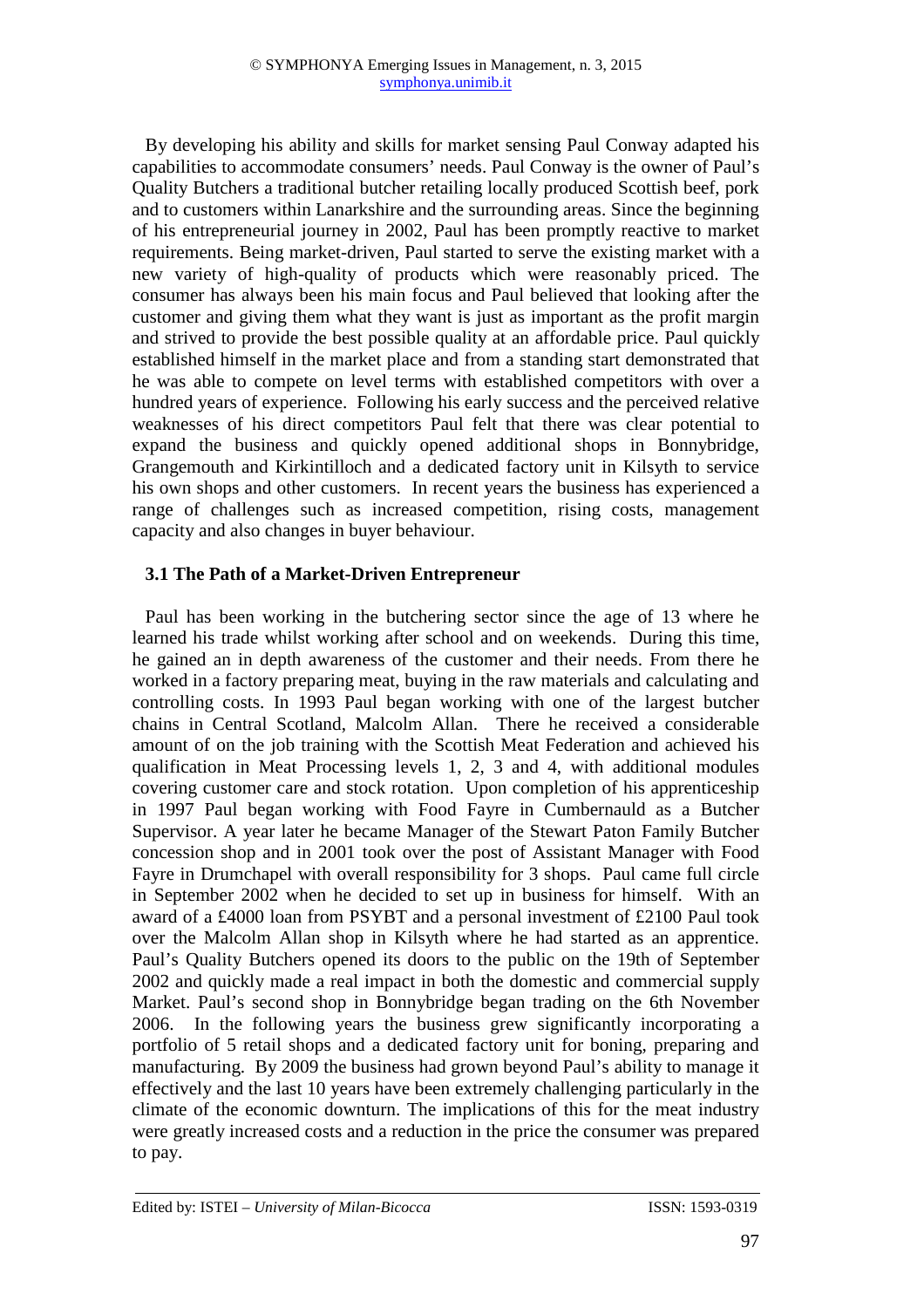## **3.2 A Market – Driven Scenario**

The UK meat and meat product market is an established industry and in terms of Gross Valued Added is in the region of £3 billion (Annual Business Survey (ONS) 2015). Total meat consumption in the UK is at its highest levels ever, standing at 1.15 million tonnes in 2014, and this figure has grown year on year. Although in the last years, a 10% decrease of this industry due to the change of consumers' diet (AHDB Beef and Lamb, Defra, GTIS/HMRC, 2015). The 8,300 butcher's shops in the UK sell 25% of the meat consumed by households in this country. Poultry is the most popular type of meat in the UK with a consumption of 33 kg per head, followed by pork with 24 kg per head (AHDB Beef and Lamb, Defra, GTIS/HMRC, 2015). Supermarkets like Asda, Sainsburys and Tesco account for over two-thirds of all UK meat and poultry retail sales and stock an increasingly wide range of meats. Online ordering businesses selling and delivering fresh and frozen meat to customers are growing in popularity with consumers. Online shopping is becoming increasingly popular in the UK, and customers are willing to pay premium prices for the convenience and flexibility of ordering food online and having it delivered to their home. For example, Tesco takes more than 100,000 online orders, worth over £10 million, each week. Eating out is very popular and reduces the need for people to purchase groceries and cook at home on a regular basis. Pub meals, for example, account for 3.5 million meals a day, Chinese restaurants and takeaway meals account for approximately 13% of all meals eaten or prepared outside the home, and there are well over 4,000 Italian restaurants in the UK. Additionally, there are over 8.5 billion sandwiches eaten per year and fast food and burgers are also very popular and these trends will undoubtedly have some impact on the business. The total household expenditure of meat, poultry, and meat product is in the region of 24% (Data Food Survey, 2013).

The butcher's shop is a national institution in the UK and despite fierce competition from supermarkets the independent butcher can still compete by offering a different range to large supermarkets, concentrating mainly on the rising demand for organic and locally sourced food, alternative meats, speciality and premium goods.

The meat industry is currently enjoying increasing demand for alternative and unusual meats such as wild boar, venison, water buffalo, ostrich, quail and duck. This demand is growing as consumers become more adventurous in their cooking and eating habits thanks to travelling, cookery programmes and celebrity chef endorsement. Restaurants in particular often have these meats on their menus.

Speciality products are currently very much in favour with the British public. Speciality sausages, for example, are enjoying increasing popularity with an average of six billion being eaten each year. There are currently over 400 varieties and are increasingly regarded as a luxury item when good quality meat such as venison, water buffalo, or wild boar, is used. Regional meat produce is also very popular both with locals and visitors to the area and many butchers sell a selection of regional produce from around the UK, and even abroad. Trends in eating also affect demand, as the recent popularity in the Atkins diet has shown.

Vegetarianism is thought to be on the decrease. Approximately 5% of adults in the UK claim to be vegetarian but half of these eat fish, one third eat chicken, and one quarter eat red meat, leaving less than 3% of the UK population who are true vegetarians. However, there are a number of popular meat substitutes available,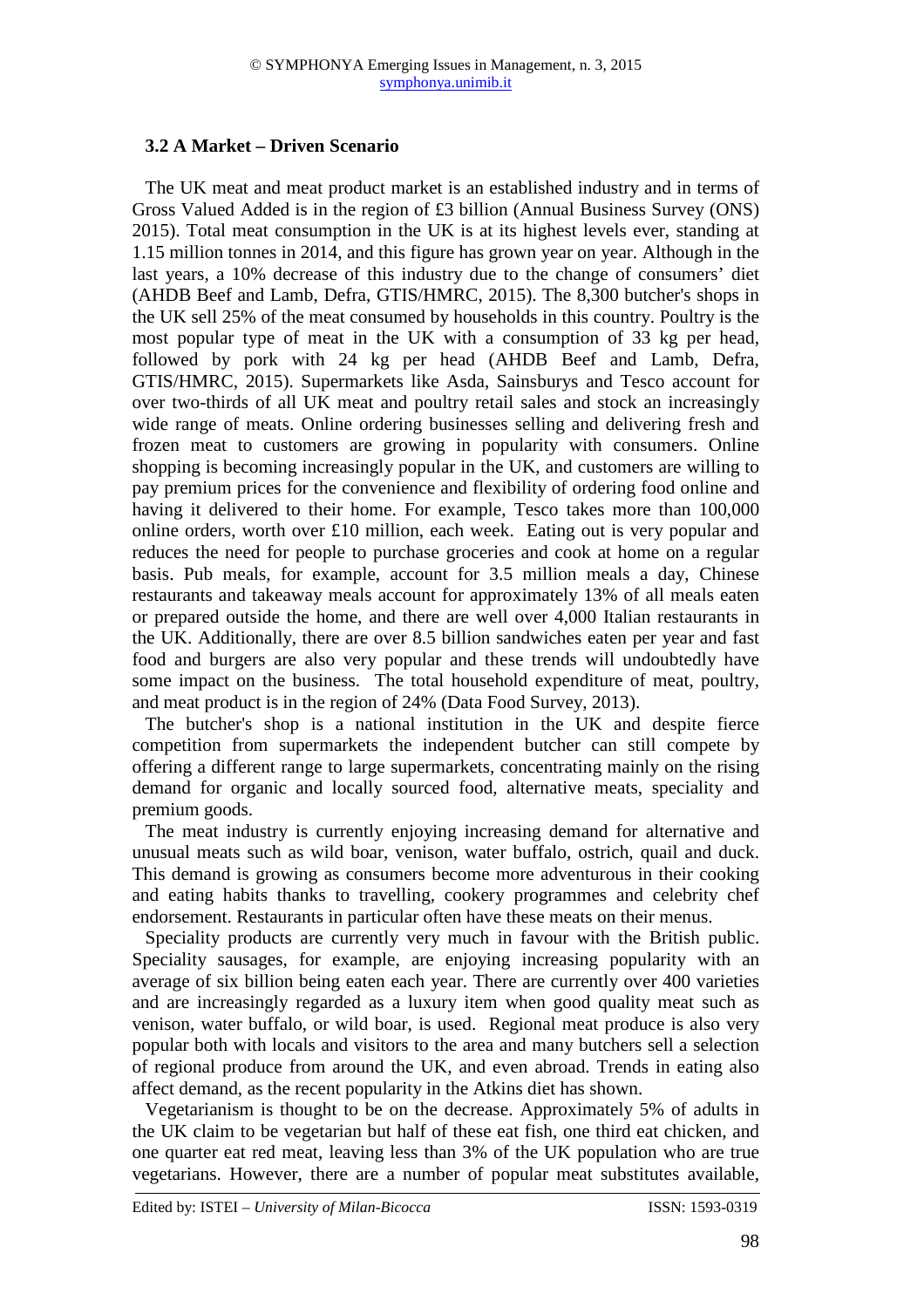including quorn, soya, textured vegetable protein (TVP) and vegemince, all marketed as healthy alternatives to meat.

## **4. Applying the Business Model Canvas and the Market Driven Approach**

By using the BMC, Paul was able to map his business pathway and transfer the firm's logic of earning money to his employees (Osterwalder 2004; Osterwalder & Pigneur 2011; Teece, 2009). The nine key segments of the BMC (figure 1) were analysed with clear focus on the key partners. Paul believes that people can really make a difference for his business. He used the business model canvas to start his journey and evaluate step by step how his firm works. A number of questions were posed when interviewing Paul. These questions are as follows: 1. Who is the final consumer? 2. Where do your revenues come from? 3. What are the Unique Selling Propositions? (Magretta (2002). Paul himself identified four key drivers for the business namely; product, customer interface, infrastructure management, and financial aspects (Pironti et al., 2015).





*Source:* Osterwalder & Pigneur, 2011

## **4.1 Value Propositions**

Paul manufactures a broad range of products including sausages, burgers, black puddings, savouries and haggis. He also prepares and sells a variety of traditional butcher produce such as steak and mince. Paul is in the process of creating his own brand label of pre packed products including breakfast packs and barbecue packs which he intends to sell both through his own shops and also to other businesses involved in catering industry. Paul has widened his range to include gluten free products and new speciality sausages. He will also be offering more organic produce. Initially a few new lines will be introduced to test the level of demand. Paul's pricing strategy allows him to offer an extensive range of well-presented, high quality butcher meat at affordable prices. Although some of his competitors are able to provide a comparable service Paul's research has shown that the product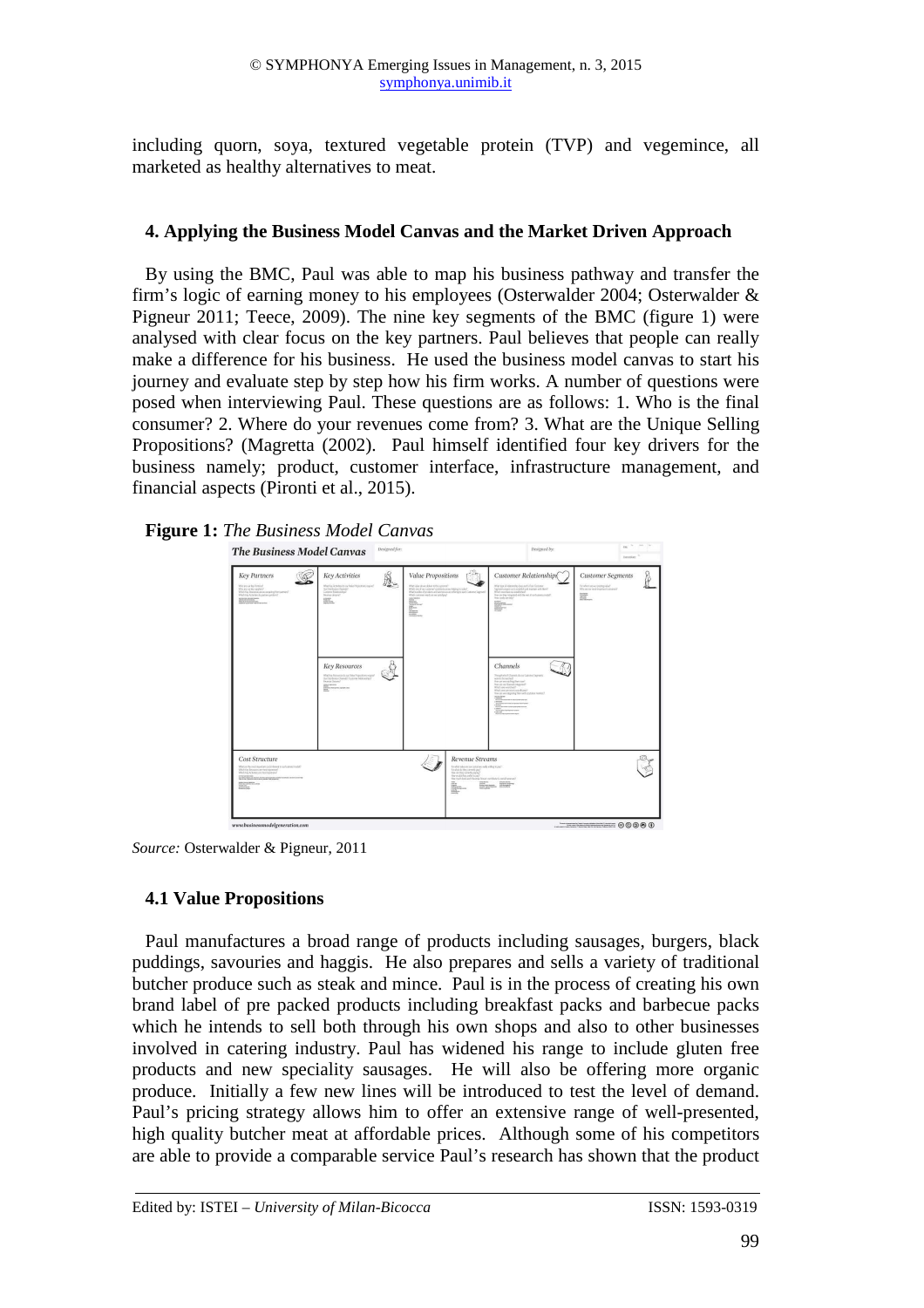they provide is generally of a lesser quality and in some cases they also charge higher prices. Whilst researching the potential to start his business Paul identified that there appeared to be no competitor providing a high quality product and service at a competitive price and that any business that was able to do this could quickly secure a share of the market. Paul took a tremendous risk in setting up his business in Kilsyth. In 2002 the town centre was run down with very few shops on the main street itself. An additional concern was that amongst these was an established direct competitor. Paul was convinced however that with his personal knowledge of the town and the local community that there was clear potential to establish and develop his business there. He believed that in the absence of a shopping centre or large retail development the inhabitants of Kilsyth really had no alternative but to shop in the town centre unless they were prepared and able to travel further afield to other larger towns such as Falkirk, Cumbernauld or Glasgow. All Paul's shops are in High Street locations with adequate car parking within walking distance. Paul's shops all have an attractive, bright and distinctive shop frontage and eye catching signage to attract customers. Products are fresh and well presented with prices clearly displayed and simple to understand.

We believe that Paul's Quality Butchers story is, in itself a powerful USP – Scottish people in particular love to be part of a "local boy done good" story and Paul typifies this phenomenon. His involvement within the community i.e. supporting local schools and football teams etc. is held in high regard and this has created valuable publicity opportunities. Investing back into the local community where his family has grown up is extremely important to Paul whilst also being good for business. His son is now part of the business which only adds to the success story, raises his profile and adds to the brand.

### **4.2 Customer Segments**

Paul's Quality Butchers has a broad customer base with a good mix of working class and middle class customers with varying income levels ranging from customers on benefit to individuals with substantial disposable income. Paul has regular customers travelling from as far afield as Loch Lomond, Milgavie, Grangemouth and Glasgow but he feels the majority of his custom comes from within a 10-mile radius of each shop. In terms of catering revenue Paul actively targets local businesses within a 15-mile radius and arranges meetings with key contacts with a view to setting up accounts with Paul's Quality Butchers. Paul's main street location makes him very accessible to the customer and Paul also provides a free delivery service for purchases over £10. Feedback from customers who use this service has been very positive and this has had considerable benefits in terms of customer retention and differentiation from direct competitors who do not provide this service.

Customers are able to make payment by cash, cheque or credit card and Paul also offers credit terms to a number of local businesses up to a maximum of 4 weeks in some cases. New business customers will initially be offered 14 days credit and after 6 months the terms may then be extended to a calendar month. Paul has in the past considered introducing an online shopping facility but feels that further research would be required and that at this point it is not appropriate.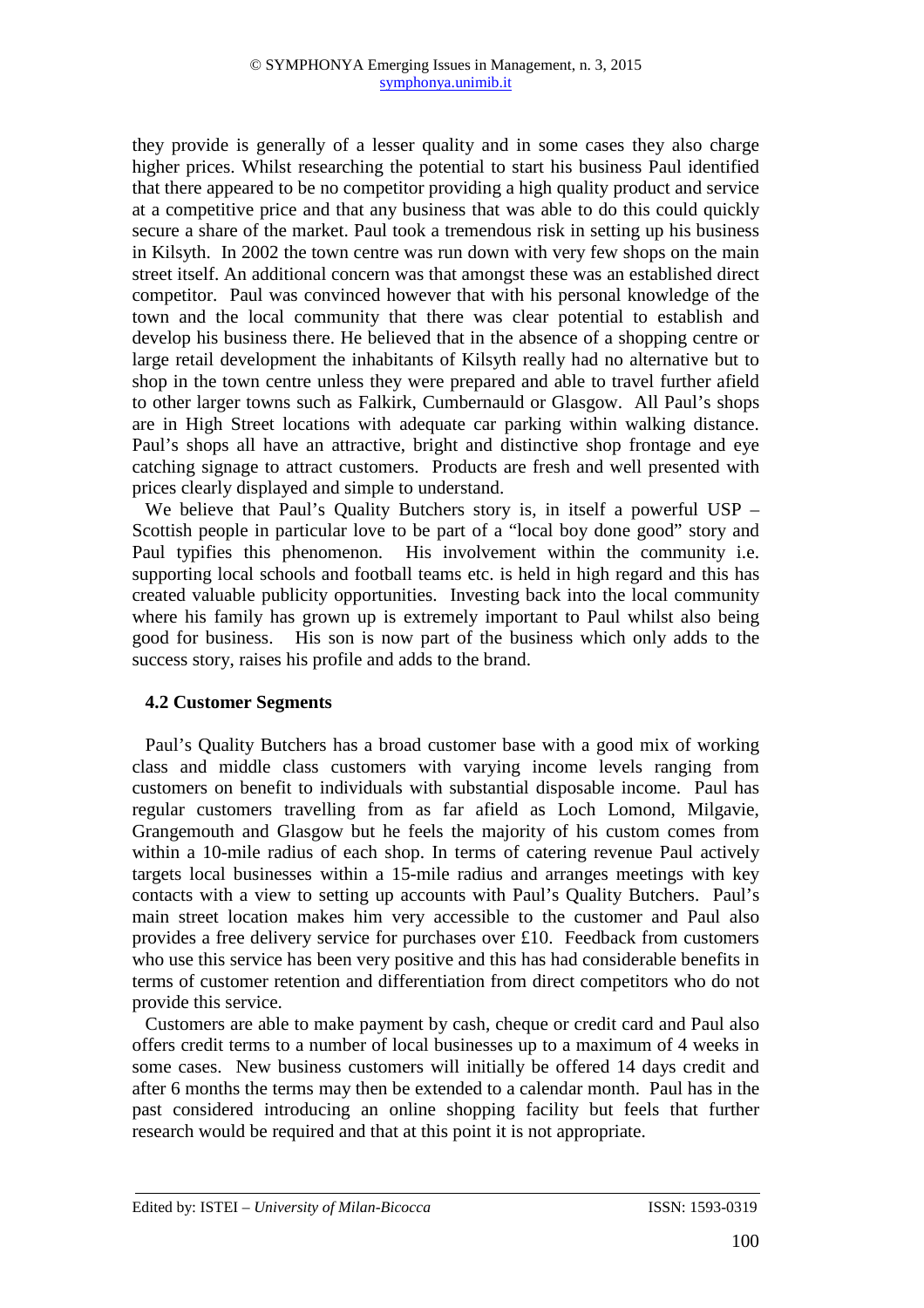Market Research shows that Paul's customers will fall into one of the following categories;

- 1. Customers seeking top quality, fresh meat that has a known origin. This is fuelled by outbreaks of diseases like foot and mouth and BSE, which have led to the growth in the number of customers purchasing food from a known source. Some of these will make regular purchases, some may order meat in advance, or just purchase goods when cooking for guests or planning a special celebration meal, such as at Christmas.
- 2. Customers looking to purchase organic produce. Most consumers who want organic food are aged below 30, or fall within the 50 to 70 year old age bracket. Higher disposable income among these consumers means that price is less of an issue. There is a greater consumption of meat among men than women, with the heaviest consumption being among 45 to 64 year olds.
- 3. People who live close to the business or those who are reliant on local transport services and who find it difficult to visit major supermarkets, usually located out of town. This group is more likely to prefer to pay a local business rather than large supermarket chains.
- 4. Enthusiastic cooks seeking unusual meats, premium cuts, and specialist produce for their recipes. These are people for whom food plays an important part in their lives. A large percentage of this group is comprised of married women aged 55 and over, who enjoy cooking, and are willing to build on their existing skills.
- 5. Young people wanting to be more adventurous cooks and experiment with premium and unusual produce, enjoying tasty and healthy food.
- 6. Commercial customers, including proprietors of restaurants, cafés, pubs and other eateries who need a variety of meats and meat products delivered on a regular basis from a reliable source. They may want meat prepared to their specifications and other goods, such as sausages and pies that are prepared by their local butcher.
- 7. Paul has ongoing contracts to supply a number of local businesses including providers of wedding catering, bars, fish and chip shops, snack bars and bakers.

## **4.3 Key Activities**

From his very first day of trading Paul exceeded all expectations and turnover increased consistently year on year. As the business grew Paul struggled to maintain a tight control on his expenditure, striving to keep wastage down to the absolute minimum. He constantly looks at ways to lower his material cost without compromising on quality. The trade from the local snack bars helped Paul to some degree to maintain relatively good stock rotation and manage wastage. Although there is a seasonal aspect to the Business Paul has to an extent compensated for this by providing a diverse range of produce such as cooked meats, steak pies and barbecue products and through the revenue he generates though supplying local catering businesses.Generally January, February and March tend to be quieter periods due to people recovering from the Festive Season and subsequent economising. Catering revenue drops as people choose to eat out less. Sales in April and May level off as customers begin to think about holidays and catering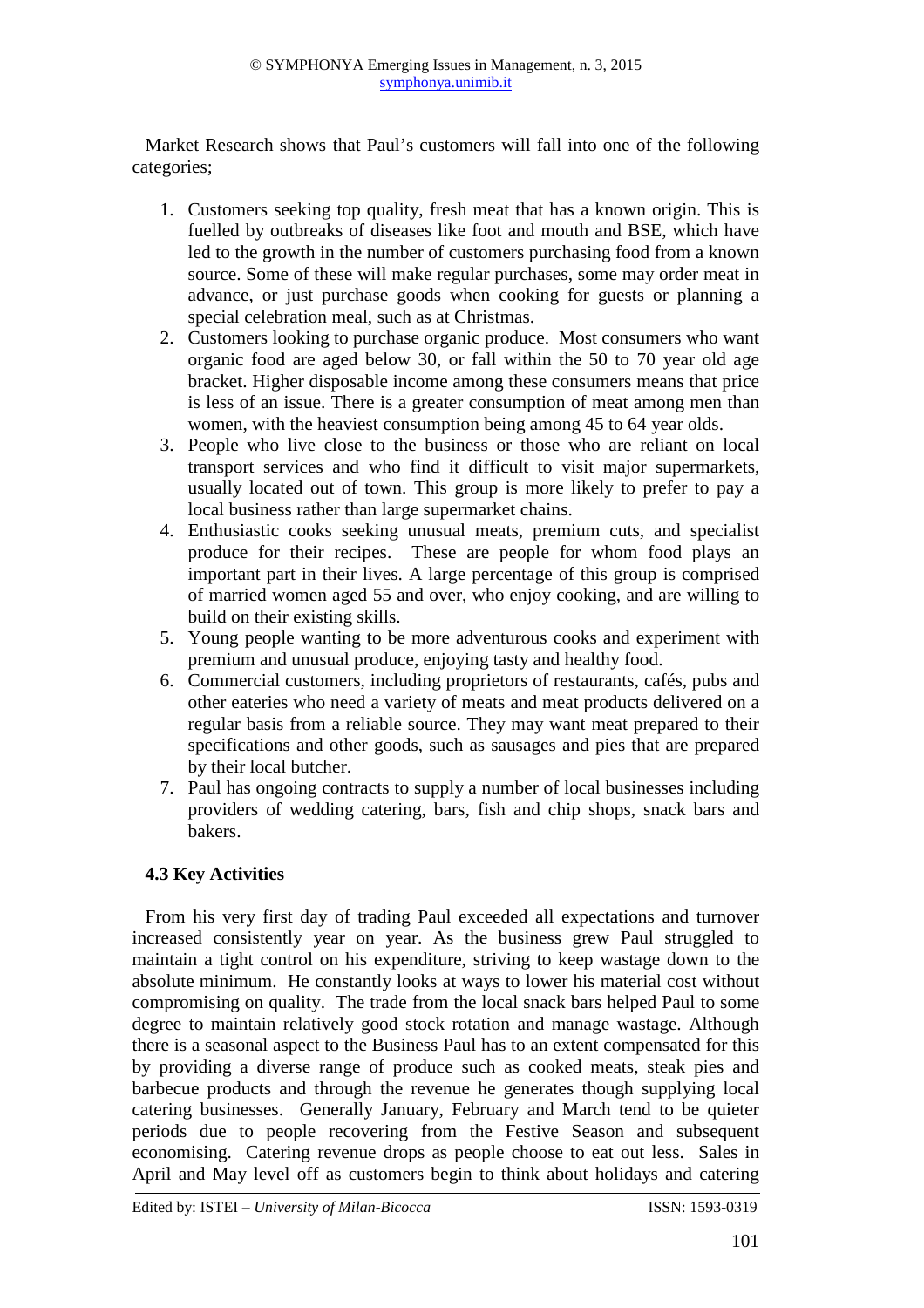revenue remains level. June, July and August are relatively quieter during the summer holiday season but catering revenue increases as the Wedding Season begins. In September, October and November both retail and catering sales become increasingly stronger and in December sales in both areas are exceptionally high due to festive celebrations.

#### **4.4 Advertising and Promotion**

Paul focusses heavily on marketing the business using tried and tested promotional opportunities, such as he has used to great effect so far.

#### *Word of Mouth*

Paul strives to intensively promote the business through his reputation, as this approach has proved successful to date. He views the continued development of a strong brand as being absolutely critical to the success of his business. Paul is committed to strengthening the name of Paul's Butchers within the market place whilst striving to promote his "quality at an affordable price" philosophy. As well as looking for new business Paul works very hard to maintain excellent relations with existing customers to ensure continued growth through repeat business and positive referrals. He achieves this by striving to provide a high quality and reliable service whilst welcoming customer feedback. Paul believes in going the extra mile in all areas. If a customer requests a product which is not on display, they will make every attempt to provide it, or offer a suitable alternative. His most powerful advertising tool remains word of mouth as in the food industry a good reputation is crucial.

### *Special Promotions*

Paul regularly runs special promotions designed to stimulate interest in his products such as two for one and 50% off deals on selected products.

#### *Signage*

Paul insists on high quality shop front signage to make the best use of his favourable location on busy main streets thus maximising the potential for passing trade.

### *Newspaper Advertising*

Paul regularly takes out block adverts in local press such as the Falkirk Herald, which also encompasses the Cumbernauld News and the Kilsyth Chronicle. This is frequently backed up with free editorials which have helped to raise the profile of Paul's Quality Butchers considerably. Paul closely monitors the business turnover to gauge the optimum time to advertise.

### *Radio*

Paul has investigated the potential for utilising radio advertising to promote the business. Although he is in no doubt of the potential benefits of radio until now the cost has prevented him from taking this further. Paul intends to test this medium and will be monitoring feedback to determine what impact this will have on his business.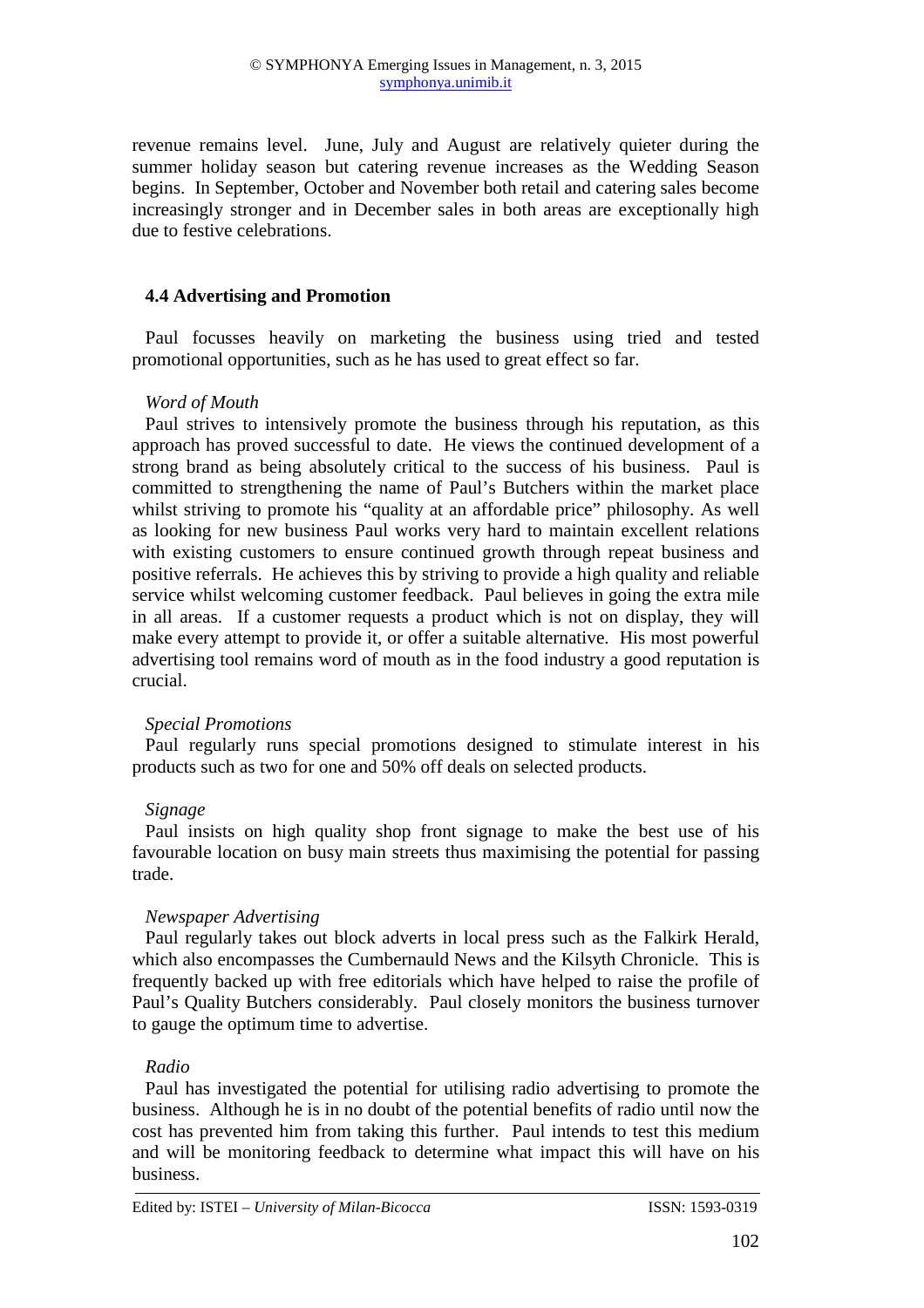# **4.5 Key People**

Paul Conway (Owner/Director)

Paul has over 14 years experience within the Butcher Trade at all levels and possesses both the relevant formal qualifications and the necessary technical expertise. Paul himself is the driving force behind the business and he is an exceptionally hard worker, which has helped the business to secure new custom and also to retain it. His discipline and focus has been instrumental in the sustained growth of the business. He personally oversees the day-to-day running of the business, managing all food related matters including purchasing, ordering and food preparation. He also has direct responsibility for all administrative duties including accounts, invoicing, customer relations and human resources. When starting up on his own Paul experienced his fair share of problems with staff, pricing, sourcing materials, marketing and managing the business cash flow. With no direct previous business experience Paul has had to very quickly learn about the key aspects of running a small business such as how to market the company, understanding customer trends and financial control. Paul manages his own shop and the business as a whole. Several of Paul's direct competitors' shops are drab and uninviting and in some cases in need of a complete overhaul. In Paul's experience customers associate an attractive shop with cleanliness and this will obviously impact on turnover. Paul purchases all meat through reputable agents and all meat is handpicked to the quality that Paul insists upon. All staff are trained by Paul himself in house. They are enthusiastic, courteous and clearly very knowledgeable about the produce.

## **4.6 Employees**

People are defined as "human capital resources" in reference to "the experience, judgement and intelligence of those individuals who work in the firm" (Barney 1991, P.53). Paul is very aware that people are the greatest asset within an organization and started to employ new people, assign them under the following four criteria:

- Add positive value to the firm
- Be unique and rare among competitors
- Be inimitable
- Not be substituted with another resource by competing firms (Barney 1991).

Substantially it is possible to get a competitive advantage by recruiting the right people and considering them as "human resource advantage" (Boxall, 1996). Through having a set of key questions around key competencies such as customer service Paul selected his employees considering that their level of experience and ability should exceed the standard competencies for the role they were expected to fulfil going beyond simply "the ability to perform activities within an occupation to a prescribed standard" (Fletcher 1997, p.6). For example, the first shop senior manager has over 25 years experience in the butcher's trade from shop floor to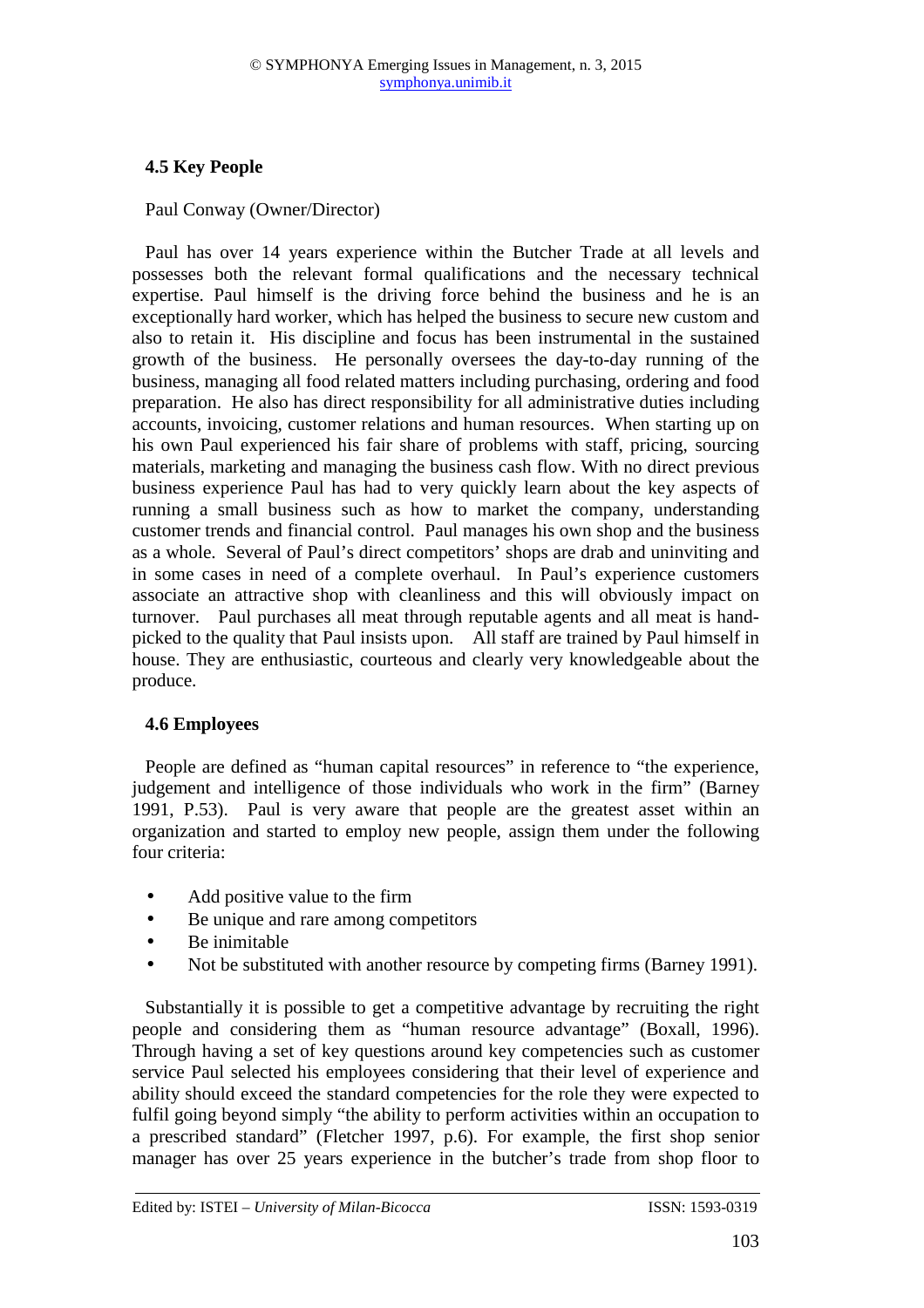Senior Management level. He is still able to completely rely upon to uphold Paul's high standards in all areas.

## **4.7 Competitors**

Paul's research and knowledge of the local market identified a number of direct competitors within the catchment area.

- **1.** A family run business, which has been supplying the community for over 100 years. They have an excellent reputation for quality but do however charge higher prices.
- **2.** Trading for well over 100 years and perceived to have failed to move with the times. Although their prices remain quite competitive the range of products on offer is poor and the shop is clearly in need of refurbishment.
- **3.** Operating for approximately 60 years this is a good traditional butcher with excellent promotional skills and a reputation for innovative products. However, they are perceived as being very expensive.
- **4.** Over 100 years of experience within the butcher trade but the entire business is in need of an overhaul. The shop is very shabby and the product range and quality is very low with prices very high when compared with other competitors.
- **5.** A large chain supermarket which has an in store butcher section. The range is fairly limited and whilst low priced is of low quality.

### **4.8 Cost Structure**

Starting the business involved significant costs and the following cash flow provides an overview of these.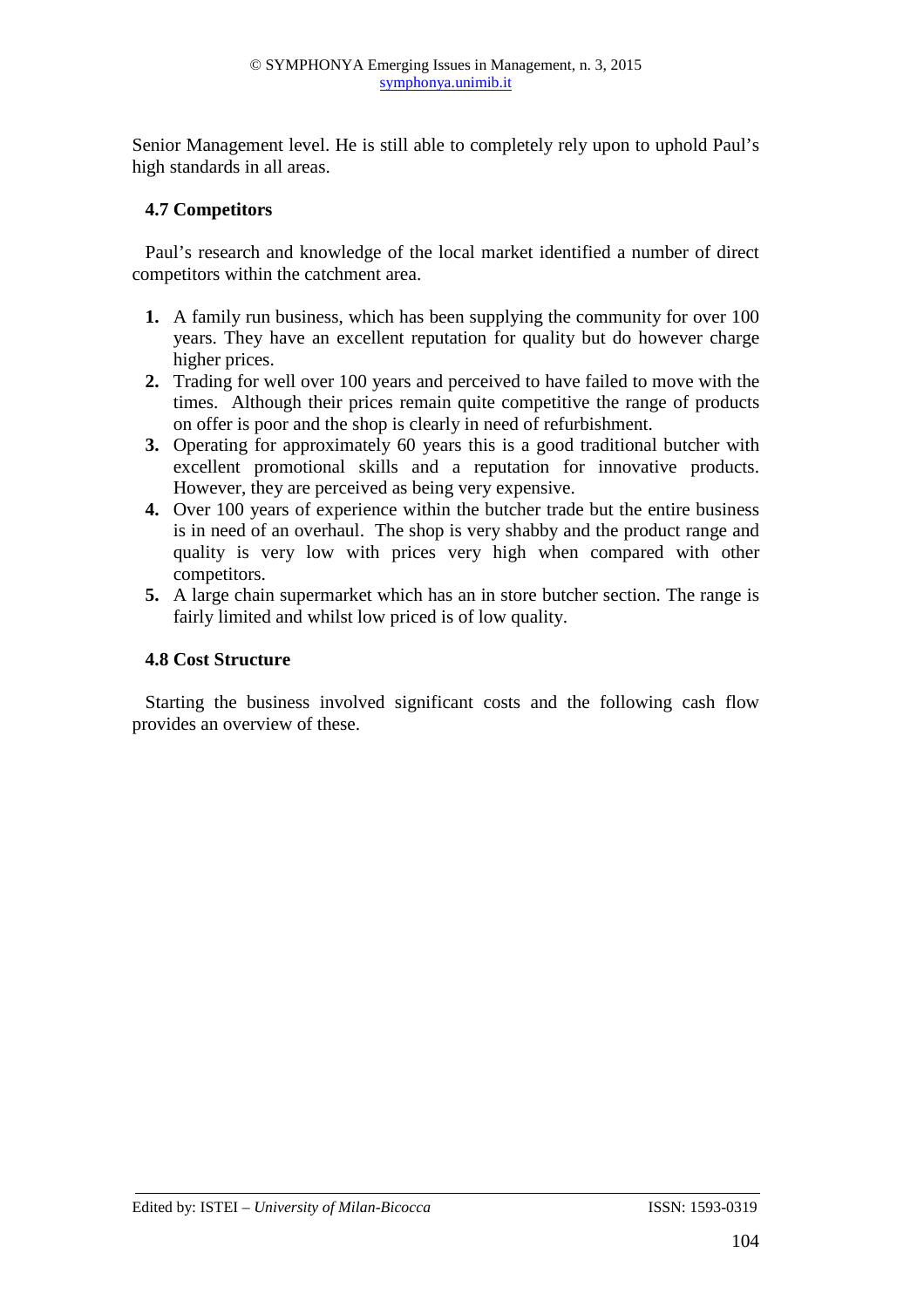|                  | <b>Paul's Quality Butchers</b>             | $VAT% =$                                     | 17.5%          |              |                |              |                |                |                |              |              |                |                |              |              |       |
|------------------|--------------------------------------------|----------------------------------------------|----------------|--------------|----------------|--------------|----------------|----------------|----------------|--------------|--------------|----------------|----------------|--------------|--------------|-------|
| Edited by:       |                                            | Loan Months                                  | 60             |              |                |              |                |                |                |              |              |                |                |              |              |       |
|                  | <b>Cashflow</b>                            | Loan Rate (%)                                | 4.00%          |              |                |              |                |                |                |              |              |                |                |              |              |       |
|                  | YEAR 1                                     | <b>Pre-Start</b>                             | Sep            | Oct          | Nov            | <b>Dec</b>   | Jan            | Feb            | Mar            | Apr          | May          | Jun            | Jul            | Aug          | <b>Total</b> |       |
|                  |                                            | £                                            | £              | £            | £              | £            | £              | £              | £              | £            | £            | £              | £              | £            | £            |       |
|                  | Income                                     |                                              |                |              |                |              |                |                |                |              |              |                |                |              |              |       |
| <b>ISTEI</b>     | Sales                                      |                                              | 6.100          | 13,000       | 20,000         | 36,000       | 20,000         | 17,000         | 17,000         | 17.000       | 17,000       | 20.000         | 20,000         | 25,000       | 228,100      |       |
|                  | Owners Investment (assets and cash)        | 2,000                                        |                |              |                |              |                |                |                |              |              |                |                |              | 2,000        |       |
|                  | Loan                                       | 4,000                                        |                |              |                |              |                |                |                |              |              |                |                |              | 4,000        |       |
|                  | Other Funding                              | $\mathbf{0}$                                 |                |              |                |              |                |                |                |              |              |                |                |              | $\Omega$     |       |
| University       | Grant Funding                              |                                              |                | $\Omega$     |                |              |                |                |                |              |              |                |                |              | $\Omega$     |       |
|                  |                                            |                                              |                |              |                |              |                |                |                |              |              |                |                |              | $\Omega$     |       |
|                  | <b>VAT</b>                                 |                                              | 1,068          | 2,275        | 3,500          | 6,300        | 3,500          | 2,975          | 2,975          | 2,975        | 2.975        | 3,500          | 3,500          | 4,375        | 39,918       |       |
|                  | <b>TOTAL</b>                               | 6.000                                        | 7.168          | 15.275       | 23.500         | 42.300       | 23.500         | 19.975         | 19.975         | 19.975       | 19.975       | 23.500         | 23,500         | 29,375       | 274,018      |       |
|                  |                                            |                                              |                |              |                |              |                |                |                |              |              |                |                |              |              |       |
|                  | <b>Expenses</b>                            |                                              |                |              |                |              |                |                |                |              |              |                |                |              |              |       |
|                  | <b>Stock</b>                               | 1,500                                        | $\Omega$       | $\Omega$     | $\Omega$       | $\mathbf{0}$ | $\overline{0}$ | $\mathbf{0}$   | $\overline{0}$ | $\Omega$     | $\Omega$     | $\mathbf{0}$   | $\Omega$       | $\Omega$     | 1,500        |       |
|                  | Purchases                                  | 0                                            | 3,660          | 7,800        | 12,000         | 21,600       | 12,000         | 10,200         | 10,200         | 10,200       | 10,200       | 12,000         | 12,000         | 15,000       | 136,860      |       |
|                  | Furniture                                  | $\mathbf{0}$                                 | $\mathbf 0$    | $\mathbf 0$  | $\Omega$       | $\mathbf{0}$ | $\Omega$       | $\Omega$       | $\Omega$       | $\mathbf{0}$ | $\Omega$     | $\mathbf{0}$   | $\Omega$       | $\mathbf{0}$ | $\Omega$     |       |
| of Milan-Bicocca | Equipment                                  | 350                                          | $\mathbf 0$    | $\mathbf{0}$ | $\Omega$       | 1,000        | $\Omega$       | $\Omega$       | $\Omega$       | $\mathbf{0}$ | $\Omega$     | $\mathbf{0}$   | $\mathbf{0}$   | $\mathbf{0}$ | 1,350        |       |
|                  | Computer (Hardware and Software)           | $\Omega$                                     | $\overline{0}$ | $\mathbf{0}$ | $\Omega$       | $\mathbf{0}$ | $\Omega$       | $\Omega$       | $\Omega$       | $\mathbf{0}$ | $\Omega$     | $\mathbf{0}$   | $\mathbf{0}$   | $\mathbf{0}$ | $\Omega$     |       |
|                  | <b>Rent and Rates</b>                      | $\Omega$                                     | 600            | 600          | 600            | 600          | 600            | 600            | 600            | 600          | 600          | 600            | 600            | 600          | 7.200        |       |
|                  | Vehicle Purchase                           | $\Omega$                                     | $\mathbf{0}$   | $\mathbf{0}$ | $\mathbf{0}$   | $\mathbf{0}$ | $\overline{0}$ | $\mathbf{0}$   | $\Omega$       | $\mathbf{0}$ | $\mathbf{0}$ | $\mathbf{0}$   | $\mathbf{0}$   | $\mathbf{0}$ | $\Omega$     |       |
|                  | Motor and Travel Costs                     | $\Omega$<br>$\Omega$<br>$\Omega$<br>$\Omega$ | 120            | 120          | 120            | 120          | 120            | 120            | 120            | 120          | 120          | 120            | 120            | 120          | 1,440        |       |
|                  | Vehicle Insurance                          |                                              | $\mathbf{0}$   | $\mathbf{0}$ | $\mathbf{0}$   | $\mathbf{0}$ | $\overline{0}$ | $\Omega$       | $\overline{0}$ | $\mathbf{0}$ | $\mathbf{0}$ | $\mathbf{0}$   | $\mathbf{0}$   | $\mathbf{0}$ | $\Omega$     |       |
|                  | <b>Other Insurances</b>                    |                                              | 50             | 50           | 50             | 50           | 50             | 50             | 50             | 50           | 50           | 50             | $\mathbf{0}$   | $\mathbf{0}$ | 500          |       |
|                  | Telephone                                  |                                              | 40             | 40           | 40             | 40           | 40             | 40             | 40             | 40           | 40           | 40             | 40             | 40           | 480          |       |
|                  | Refurbishment, Repairs and Maintenance     | 1,000                                        | $\overline{0}$ | $\mathbf{0}$ | $\Omega$       | $\mathbf{0}$ | $\overline{0}$ | $\Omega$       | $\overline{0}$ | $\mathbf{0}$ | $\mathbf{0}$ | $\mathbf{0}$   | $\mathbf{0}$   | $\mathbf{0}$ | 1.000        |       |
|                  | Professional Fees (Legal, Accountancy etc) | $\Omega$                                     | 150            | 150          | 150            | 150          | 150            | 150            | 150            | 150          | 150          | 150            | 150            | 150          | 1,800        |       |
|                  | Postage and Stationery                     | $\Omega$                                     | 10             | 10           | 10             | 10           | 10             | 10             | 10             | 10           | 10           | 10             | 10             | 10           | 120          |       |
|                  | <b>Bank Charges</b>                        | $\Omega$<br>$\Omega$                         | $\overline{0}$ | $\mathbf{0}$ | $\overline{0}$ | $\mathbf{0}$ | $\overline{0}$ | $\overline{0}$ | $\overline{0}$ | $\mathbf{0}$ | $\mathbf{0}$ | $\overline{0}$ | $\overline{0}$ | $\mathbf{0}$ | $\Omega$     |       |
|                  | Advertising + Promotion                    |                                              | 100            | 100          | 100            | 100          | 100            | 100            | 100            | 100          | 100          | 100            | 100            | 100          | 1,200        |       |
|                  | Heating + Lighting                         | $\Omega$                                     | 920            | 920          | 920            | 920          | 920            | 920            | 920            | 920          | 920          | 920            | 920            | 920          | 11,040       |       |
|                  | Sundries                                   | $\Omega$                                     | $\overline{0}$ | $\mathbf{0}$ | $\mathbf{0}$   | $\mathbf{0}$ | $\overline{0}$ | $\mathbf{0}$   | $\overline{0}$ | $\mathbf{0}$ | $\mathbf{0}$ | $\mathbf{0}$   | $\mathbf{0}$   | $\mathbf{0}$ | $\Omega$     |       |
|                  | Loan Interest                              | $\mathbf 0$                                  | 13             | 13           | 13             | 13           | 13             | 13             | 13             | 13           | 13           | 13             | 13             | 13           | 160          |       |
|                  | Loan Capital Repayment                     | $\Omega$                                     | 67             | 67           | 67             | 67           | 67             | 67             | 67             | 67           | 67           | 67             | 67             | 67           | 800          |       |
|                  | Employee Wages                             | $\mathbf 0$                                  | 2,000          | 2,500        | 2,500          | 2,500        | 2,500          | 2,500          | 2,500          | 2,500        | 2,500        | 2,500          | 2,500          | 2,500        | 29,500       |       |
|                  | <b>ERNI</b> (National Insurance)           | $\mathbf 0$                                  | 216            | 270          | 270            | 270          | 270            | 270            | 270            | 270          | 270          | 270            | 270            | 270          | 3,186        |       |
|                  | Owners' Drawings                           | $\Omega$                                     | 800            | 800          | 2,000          | 2,000        | 2,000          | 2,000          | 2,000          | 2,000        | 2,000        | 2,000          | 2,000          | 2,000        | 21,600       |       |
|                  | VAT                                        | 499                                          | 980            | 1,705        | 2,440          | 4,295        | 2,440          | 2,125          | 2,125          | 2,125        | 2,125        | 2,440          | 2,440          | 2,965        | 28,698       |       |
| ISSN:            | <b>VAT Payment</b>                         |                                              |                |              |                | 1,220        |                |                | 3,917          |              |              | 2,552          |                |              | 7,688        | 3,532 |
|                  |                                            |                                              |                |              |                |              |                |                |                |              |              |                |                |              |              |       |
| 1593             | <b>TOTAL</b>                               | 3,349                                        | 9,726          | 15,145       | 21,280         | 34,954       | 21,280         | 19,165         | 23,081         | 19,165       | 19,165       | 23,831         | 21,230         | 24,755       | 256,122      |       |
|                  |                                            |                                              |                |              |                |              |                |                |                |              |              |                |                |              |              |       |
| <b>9319</b>      | Net cash flow                              | 2,651                                        | $-2,559$       | 131          | 2.221          | 7,346        | 2.221          | 811            | $-3,106$       | 811          | 811          | $-331$         | 2,271          | 4,621        | 17,896       |       |
|                  | <b>Opening balance</b>                     | $\mathbf 0$                                  | 2,651          | 93           | 223            | 2,444        | 9,790          | 12,010         | 12,821         | 9,715        | 10,525       | 11,336         | 11,005         | 13,275       |              |       |
|                  | <b>Closing balance</b>                     | 2.651                                        | 93             | 223          | 2.444          | 9.790        | 12,010         | 12,821         | 9,715          | 10,525       | 11.336       | 11,005         | 13,275         | 17,896       |              |       |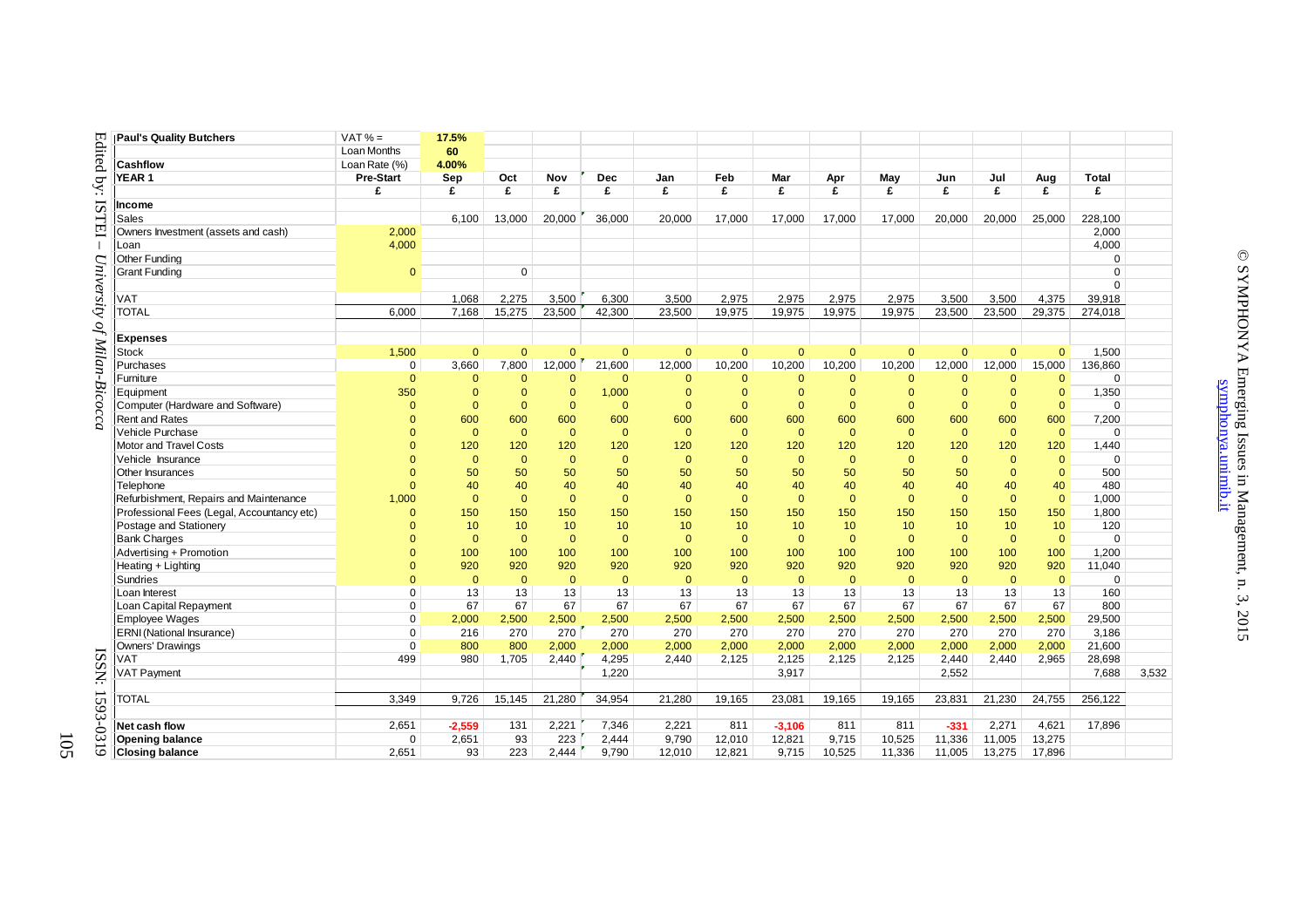## **4.9 Revenue Streams**

Looking at the figures from 2003 to 2008 Paul was able to increase turnover thanks to his entrepreneurial mind-set. However with the economic crisis which began in 2008 the business progressively saw a fall in sales and profit which ended up with the business in its original form ceasing to trade in 2014. After a fairly challenging period however Paul was able to open up a new business in 2015. The current business is growing fast and performing very well and the projection is that the business will reach turnover of £650k in the trading year 2017.

|                                                                | Turnover 2003 | £228k                |  |  |  |  |  |  |
|----------------------------------------------------------------|---------------|----------------------|--|--|--|--|--|--|
|                                                                | Turnover 2004 | £335 $k$             |  |  |  |  |  |  |
|                                                                | Turnover 2005 | £512 $k$<br>£890k    |  |  |  |  |  |  |
|                                                                | Turnover 2006 |                      |  |  |  |  |  |  |
|                                                                | Turnover 2007 | £1.2m                |  |  |  |  |  |  |
|                                                                | Turnover 2008 | £1.6m                |  |  |  |  |  |  |
|                                                                | Turnover 2009 | £1.4m                |  |  |  |  |  |  |
|                                                                | Turnover 2010 | £1.3m                |  |  |  |  |  |  |
|                                                                | Turnover 2011 | £1.2m                |  |  |  |  |  |  |
|                                                                | Turnover 2012 | £1.2m<br>£1.1m       |  |  |  |  |  |  |
|                                                                | Turnover 2013 |                      |  |  |  |  |  |  |
|                                                                |               | £900k                |  |  |  |  |  |  |
| Business ceased trading 31/12/14, new business formed 11/01/15 |               |                      |  |  |  |  |  |  |
|                                                                | Turnover 2015 | £500k                |  |  |  |  |  |  |
|                                                                | Turnover 2016 | $projected) - £500k$ |  |  |  |  |  |  |
|                                                                | Turnover 2017 | $projected) - £650k$ |  |  |  |  |  |  |
|                                                                |               |                      |  |  |  |  |  |  |

**Table 1:** *Paul's Quality Butchers Ltd Financial Performance* 

### **5. Discussion and Conclusion**

The most relevant contribution of the research relies on the new vision of a market- driven entrepreneur. Focusing on consumers and being active and responsive are the competitive keys of the analysed case study. These catalysts trigger new ideas and long- term survival (Cravens et al., 2000; Hills & Sarin, 2003; Jaworski, 2003)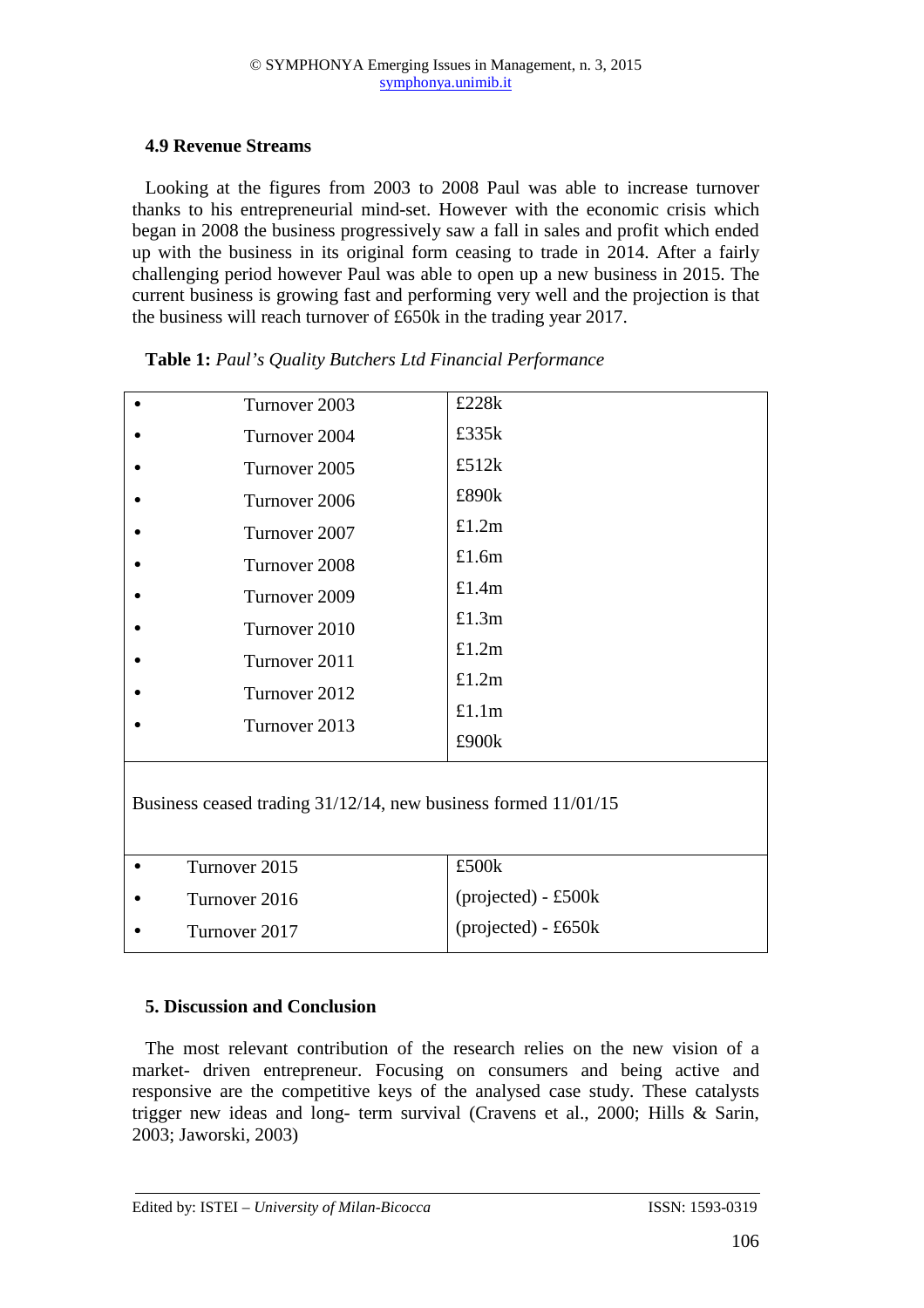The challenge of the adoption of a market-driven orientation is based on connecting the entrepreneur's abilities with the external environment (Vallini and Simoni, 2009; Covin & Slevin, 1991; Casson, 2003; Schindehutte et al., 2008; Lumpkin & Dess, 1996, 2001). We suggest that the conceptualizations of the use of the BMC measures entrepreneurial performance and address long-term projections. In turn, highlighting the importance of this model in a market-driven prospective, we also deem that an entrepreneur's broad customer base and wide range of products will ensure that they are able to come up with contingencies to ensure the impact on the business remains within acceptable levels.

For instance, Paul recognizes that drawing the firm's pathway using the business model canvas has been key (Brondoni, 2005; Zott & Amit 2007; Slevin & Covin, 1990; Stevenson & Jarillo, 1990; Shane & Venkataraman, 2001). This model has been leveraged in order to face the challenges of a start-up such as uncertainty, risk management, and ongoing market change. Paul was able to select the right stakeholders such as business partners, customers, and suppliers; and also measure costs and forecast revenue structure. He made hypotheses reflecting upon the nine segments that were tested at his firm's early stage (Blank & Dorf 2012). With the growth of the market competition we believe that the key aspects of Paul's company are "the dominance of intangible assets, competitive adaptability, and managerial flexibility" (Brondoni, 2010, p. 7).

#### **Bibliography**

AHDB Beef and Lamb, Defra, GTIS/HMRC (2015), *UK-Yearbook-2015-Cattle*, http://beefandlamb.ahdb.org.uk.

Aliaga, M. and Gunderson, B., *Interactive Statistics*, Publisher, Pearson, 2000.

Annual Business Survey (ONS) 2015, *Food Statistics Pocketbook 2015* - Gov.uk

- Barney, J., Firm Resources and Sustained Competitive Advantage, *Journal of Management*, vol. 17, n. 1, 1991, p.99 – 120.
- Blank, S. G., Dorf, B., *The startup owner's manual: the step-by-step guide for building a great company*, Publisher: Pescadero, K&S Ranch, 2012.
- Blank, S., The *Four Steps to the Epiphany*, Publisher, K&S Ranch, 2nd edition, 2013.
- Boxall, P., The Strategic HRM Debate and the Resource Based View of the Firm*, Human Resource Management Journal,* vol. 6, n.3,1996, p.59 – 75.
- Brondoni, S.M., (2005) Managerial Economics and Global Competition, *Symphonya. Emerging Issues in Management* (symphonya.unimib.it), n. 1, p. 14-38. http://dx.doi.org/10.4468/2005.1.02brondoni
- Brown, T., *Change by Design: How Design Thinking Transforms Organizations and Inspires Innovation*, Publisher, Harper Business, 2009.
- Buchanan, R., Wicked Problems in Design Thinking, *Journal of Design Issues*, Vol. 8, No. 2, 1992.
- Burns, P., *Entrepreneurship & Small business, Start Up, Growth and Maturity, 3<sup>rd</sup> Edition, Palgrave* Macmillan, 2011.
- Cappiello, G., Customer Lifetime Value in Public Services, *Economia dei Servizi*, vol. 7, n. 2, 2012, p. 273-286.
- Cappiello, G., Price Policies, Over-Supply and Demand Bubbles, *Symphonya. Emerging Issues in Management*, n. 2, 2005, p.70-76.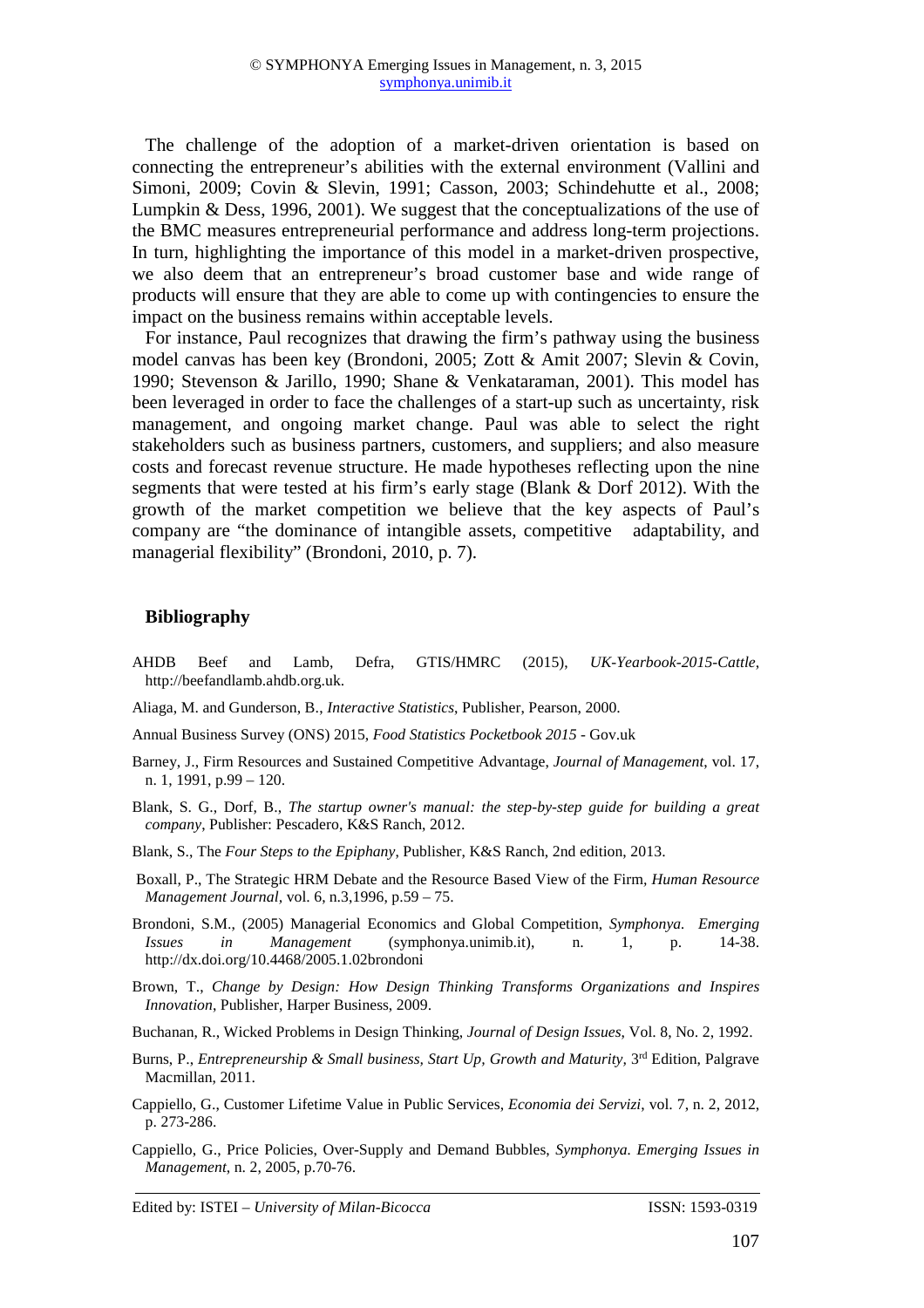Casson, M., *The Entrepreneur: An Economic Theory*, Cheltenham, Edwar Elgar, 2003.

- Chesbrough, H. W., *Open innovation: The New Imperative for Creating and Profiting from Technology*. Boston, Harvard Business School Press, 2003.
- Curley M. and Formica P., *The Experimental Nature of New Venture Creation: Capitalizing on Open Innovation 2.0*, Publisher, Springer, 2013.
- Covin, J. G., Slevin D. P., A Conceptual Model of Entrepreneurship as Firm Behaviour, *Entrepreneurship Theory and Practice*, vol. 16, n. 1, 1991, p. 7-25.
- Cravens, D. W., Piercy, N. F., Prentice, A., Developing Market-Driven Product Strategies, *Journal of Product & Brand Management*, vol. 9, n. 6, 2000, p. 369-388.
- Day, G. S., The Capabilities of Market-Driven Organization, *Journal of Marketing*, vol. 58, n. 4, 1994, p. 37-52. http://dx.doi.org/10.2307/1251915
- Day, G. S., What Does It Mean to be Market-Driven?, *Business Strategy Review*, vol. 9, n. 1, 1998, p. 1-14. http://dx.doi.org/10.1111/1467-8616.00051
- Day, G. S., Creating a Market-Driven Organization, *Sloan Management Review*, vol. 41, n. 1, 1999, p. 11-22.
- Dekkers, R.; Talbot, S.; Thomson, J. and Whittam, G., Does Schumpeter still Rule? Reflections on the Current Epoch, *Journal of Innovation Economics & Management*, Vol. 13, No. 1, 2004.
- Fletcher, S., *Analysing competencies*. London, Kogan Page, 1997.
- Hills, S. B., Sarin, S., From Market Driven to Market Driving: An Alternative Paradigm for Marketing in High Technology Industries, *Journal of Marketing Theory and Practice*, vol. 11, n. 3, 2003, p. 13-24.
- Antonelli, G., Cappiello, G., eds. *Smart Development in Smart Communities*. Routledge, 2016.
- Jaworski, B. J., Kohli, A. K., Sahay, A., Market-Driven versus Driving Markets, *Academy of Marketing Science*, vol. 28, n. 1, 2000, p. 45-54.
- Lumpkin, G. I., Dess, G. G., Clarifying the Entrepeneurial Orientation Construct and Linking It to Performance, *Academy of Management Review*, vol. 21, n. 1, 1996, p. 135-172. http://dx.doi.org/10.5465/AMR.1996.9602161568
- Lumpkin, G. I., Dess, G. G., Linking Two Dimensions of Entrepreneurial Orientation to Firm Performance: The Moderating Role of Environment and Industry Life Cycle, *Journal of Business Venturing*, vol. 16, 2001, p. 429-451. http://dx.doi.org/10.1016/S0883-9026(00)00048-3
- Magretta, J., Why Business Models Matter*, Harvard Business Review*, vol.*80*, n.5, 2002, 86–93.
- Matsuno, K., Mentzer, J. T., Özsomer, A., The Effects of Entrepreneurial Proclivity and Market Orientation on Business Performance, *Journal of Marketing,* vol. 6, 2002, p. 18-32.
- Maurya, A., *Running Lean: Iterate from Plan A to a Plan That Works*, Publisher, O'Reilly, 2012.
- Mueller, R. and Thoring, K. (2012), *Design Thinking vs. Lean Startup: A comparison of Two User-Driven Innovation Strategies*, Publisher, International Design Management Research Conference Boston, 2012.
- Osterwalder, A., *The Business Model Ontology A proposition in a design science approach,*  Publisher, University of Lausanne, 2004.
- Osterwalder, A. and Pigneur, Y., *Business Model Generation Canvas*, Publisher: Campus Verlag, 2011.
- Osterwalder, A. and Pigneur, Y., *Clarifying Business Models: Origins, Present, and Future of the Concept*, *Journal at AIS Electronic Library (AISeL),* Vol. 16, n. 1, 2015.
- Osterwalder, A., *The Business Model Ontology A proposition in a design science approach,*  Publisher, University of Lausanne, 2004.